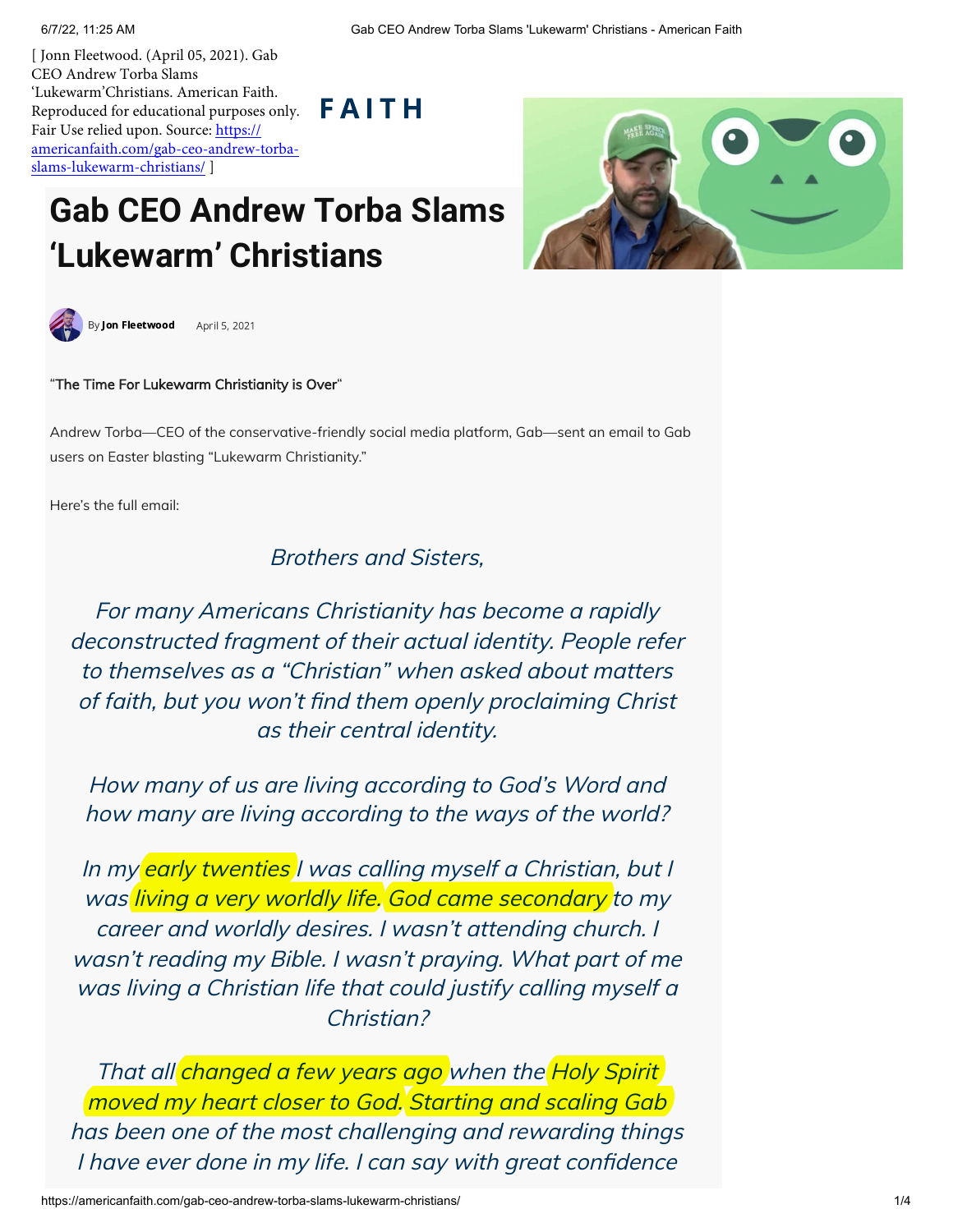that without my faith Gab would not exist today. It would have failed many times over.

The more The Enemy attacked and persecuted me, the closer God drew me into His loving embrace. I started attending church, got married, became <sup>a</sup> father, and humbled myself as the worst of sinners before an Almighty God.

This is <sup>a</sup> trustworthy saying, worthy of full acceptance: Christ Jesus came into the world to save sinners, of whom I am the worst. 1 Timothy 1:15

This Palm Sunday I was baptized as we are commanded by Christ in Matthew 28:19. I invite you to watch my baptism and testimony here. I pray that it inspires even one soul to return to Christ and commit their lives to Him.

Unfortunately many American Christians have adopted a secular human worldview and are living lives similar to the way I was in my early twenties. They are embracing demonic critical theory and the "woke" gospel instead of the Gospel of Jesus Christ.

Instead of worshipping God, they worship idols in the form of celebrities, sports players, and politicians. They value material "stuff" over the fruits of the Spirit. They seek comfort and fleeting pleasure over the suffering and courage it takes to live an unapologetic and authentic Christian life. They are lukewarm Christians.

The time for lukewarm Christianity is over. Christians need to rise up and proclaim the name of Jesus Christ the King of Kings to the world. We are the supermajority in The West and despite the fear mongering that isn't going to change anytime soon.

We are the ones establishing nuclear families. We are the ones bringing up our children to know and love the Lord.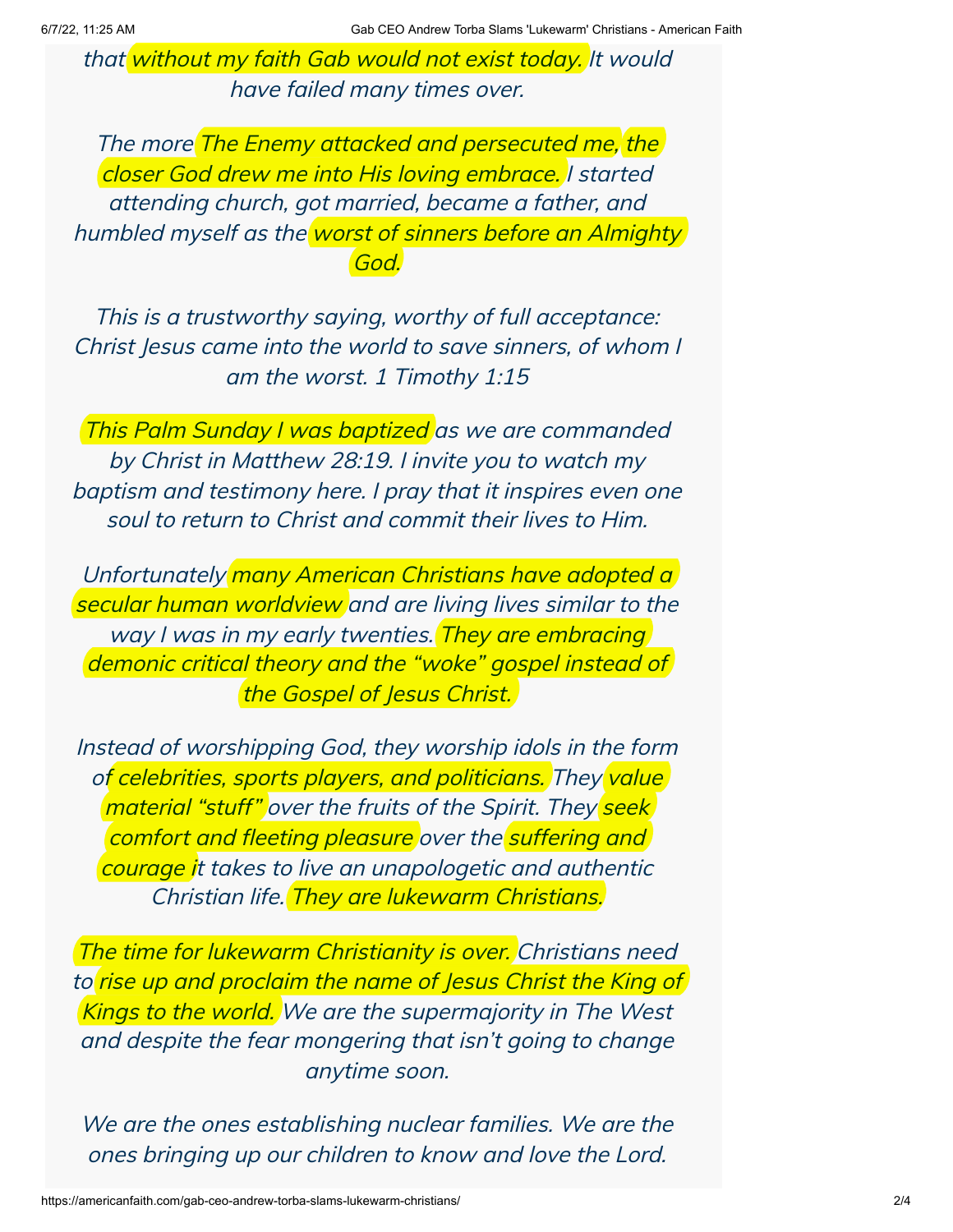We are the ones building sovereign businesses and infrastructure. We are the ones with <sup>a</sup> future worth fighting for. We are reformers, builders, and pioneers.

The entire coalition of the demonic critical theory ideology is filled with self-centered atomized individuals who need Christ. They chose lust over love, greed over grace, and pride over humility. This never ends well and it will not survive the hourglass of history.

The Enemy's current strongholds are in the education systems and in the culture. Their top objective is the indoctrination and conversion of your children to their demonic religion. The single most important thing we can do as Christian parents is to prevent that from happening.

The way we do that is by going all in, taking <sup>a</sup> leap of faith, and living fully for Christ. There's no room or time for lukewarm. The Enemy is expecting and conditioning you to be lukewarm. When you are lukewarm you are vulnerable. Your children are vulnerable. Our country and indeed The West itself is vulnerable.

Cut the cable cord. Cancel Netflix. Delete your Big Tech accounts. If at all possible find <sup>a</sup> way to homeschool your children. If that is not possible make sure you are spending time in God's Word daily. If your children are not raised to have <sup>a</sup> Biblical worldview the Enemy will most certainly see to it that they are raised with their demonic secular humanism worldview. What is the best way to raise up your children with <sup>a</sup> Biblical worldview? Live it yourself. Be the example.

It's so important to not sink into despair right now. We serve the Creator of the Universe. Trust His Plan. Christians need to play the long game and we need to start being strategic about our plan to recapture the control of our countries. That begins with the end of lukewarm Christianity.